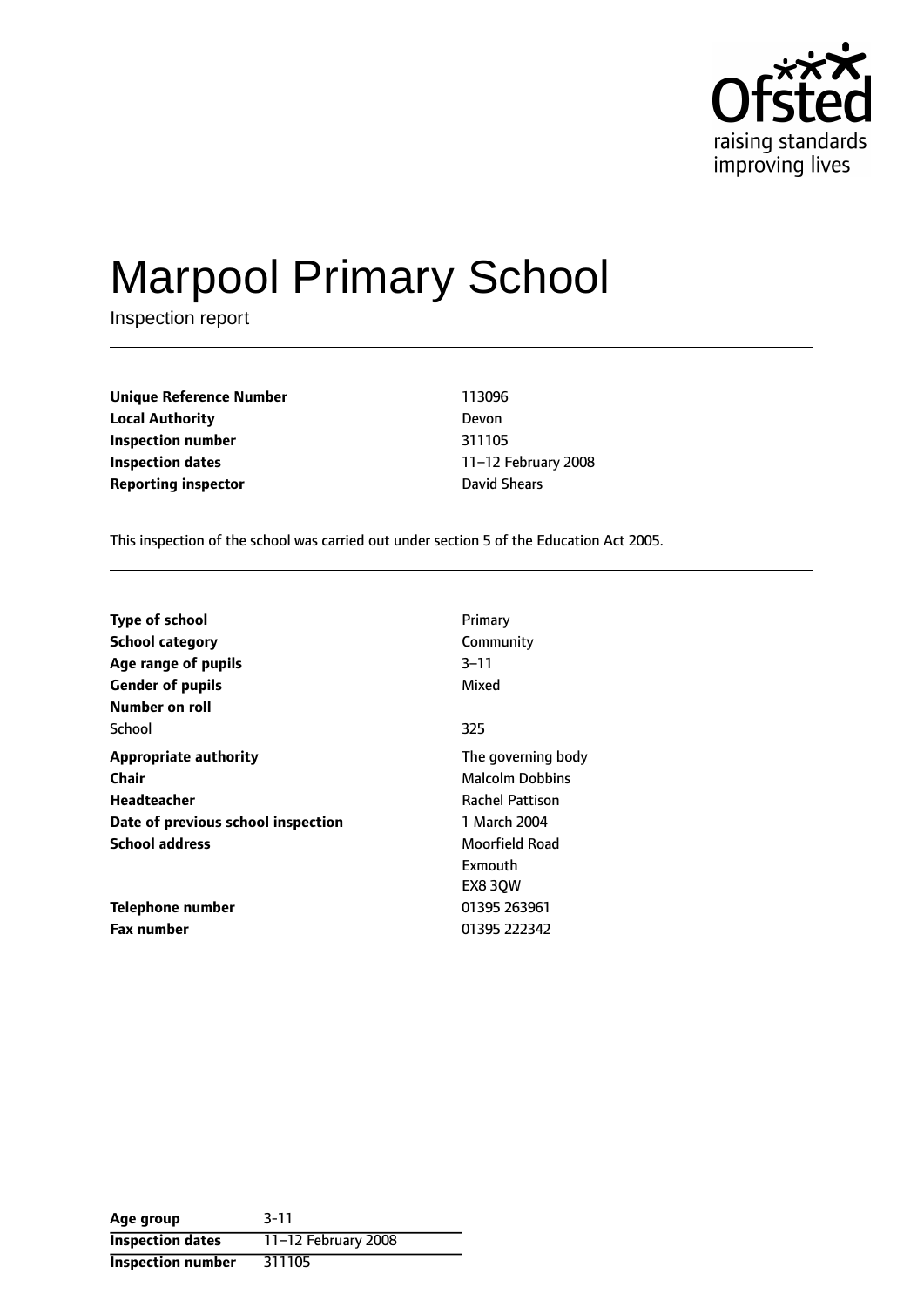.

© Crown copyright 2008

#### Website: www.ofsted.gov.uk

This document may be reproduced in whole or in part for non-commercial educational purposes, provided that the information quoted is reproduced without adaptation and the source and date of publication are stated.

Further copies of this report are obtainable from the school. Under the Education Act 2005, the school must provide a copy of this report free of charge to certain categories of people. A charge not exceeding the full cost of reproduction may be made for any other copies supplied.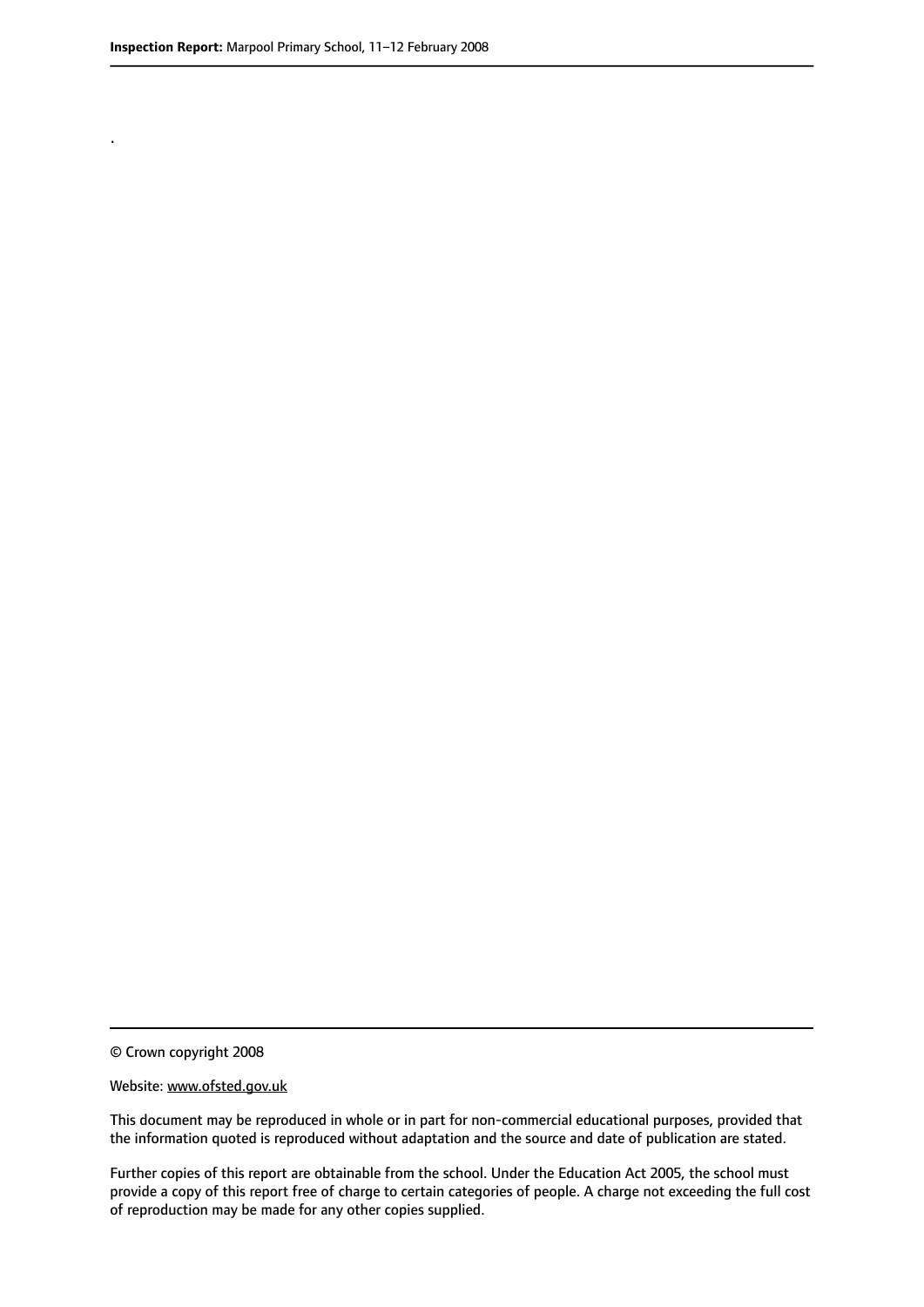# **Introduction**

The inspection was carried out by three Additional Inspectors.

## **Description of the school**

Marpool is a larger than average primary school. It has a higher than average number of pupils with learning difficulties and/or disabilities. The number of pupils from minority ethnic backgrounds or who have English as an additional language is low. There have been a number of changes of key staff recently. Currently, the reduced senior leadership team consists of an acting headteacher and an assistant headteacher.

## **Key for inspection grades**

| Outstanding  |
|--------------|
| Good         |
| Satisfactory |
| Inadequate   |
|              |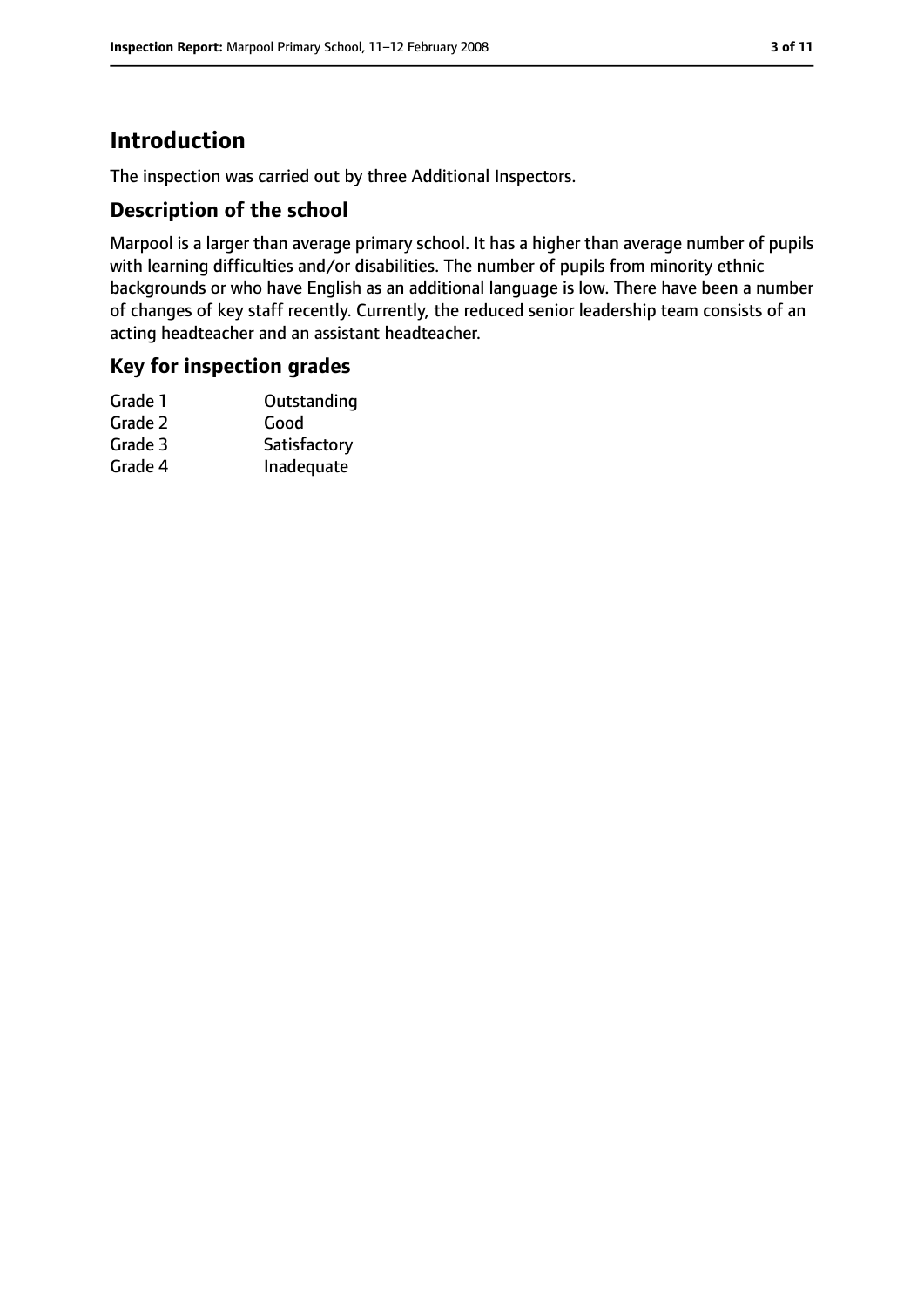# **Overall effectiveness of the school**

#### **Grade: 3**

Marpool is currently a satisfactory but improving school. Pupils generally start school with skills and knowledge that are often well below those that are typical for their age. Although they make up some ground and make good progress in the Foundation Stage, they leave with skills and knowledge that are below expectations for their age. In Years 1 and 2, their rate of progress slows, as teaching is typically satisfactory rather than good. Consequently, pupils finish Year 2 with standards that are still below average. In Years 3 to 6 the rate of progress accelerates although this is variable in some year groups. Nevertheless, they make good progress overall. As a result, they reach average standards by the time they leave at the end of Year 6. The senior leadership team know the school's strengths and weaknesses. They are ably assisted by governors who help them plan strategically, resulting in improvement to the provision.

Although there is no particular pattern in standards in national tests in Year 6, there has been a definite downward trend in tests at the end of Year 2. Standards have been falling since 2005 and although the school is seeking to halt the decline, they look set to fall significantly further this year.

Teaching and learning overall are satisfactory although variable between year groups and not consistently good enough to ensure that pupils, particularly the more able, make better progress. Lessons do not take enough account of pupils' past achievements and pupils are not involved sufficiently in their own learning.

Pupils enjoy lessons that are stimulating and fun because of the good curriculum provided. There are many opportunities for visitors to enhance the curriculum and pupils particularly enjoy school trips that give them first-hand learning experiences. There are good cross-curricular links between subjects, including literacy and numeracy. However, there are not enough opportunities for pupils to practise their extended writing skills. The wide range of extra-curricular activities that extend learning for pupils is outstanding.

Pupils' rate of attendance is good and they enjoy coming to school because their personal development is effective. They have an excellent knowledge of how to keep safe and healthy. They behave well because they like to please their teachers. The skills to support their future economic well-being are currently satisfactory.

Although the care, guidance and support of pupils, including their academic guidance, are satisfactory overall, the pastoral care of pupils is good. Marking is inconsistent throughout the school and although there are often positive comments to praise pupils for their efforts, there are not enough to help pupils to know how to improve.

## **Effectiveness of the Foundation Stage**

#### **Grade: 2**

Children get off to a flying start in the stimulating environment of their first Foundation Stage classroom. In this safe and nurturing environment, children are encouraged to become independent. Great emphasis is placed on speaking and listening, and the children's personal development. Good teaching and learning ensuresthat children continue to make good progress throughout the Foundation Stage. They use a well-planned daily curriculum, including the effective use of the outdoor classroom. Groups of children and individuals are well supported by learning support assistants. A relatively new Foundation Stage leader is looking at ways to interpret assessment information more securely to help spot those needing help more quickly.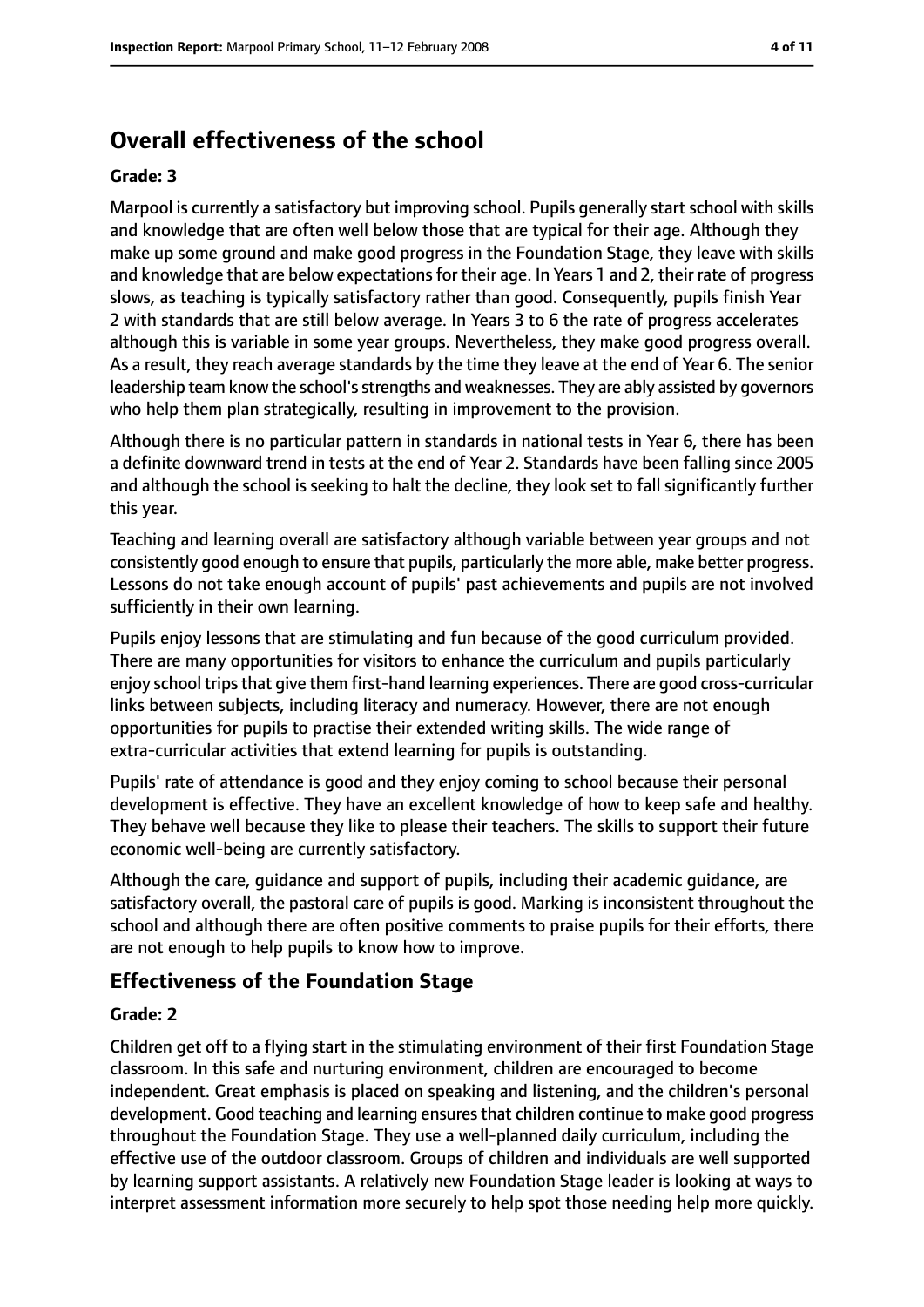The good relationships make learning fun for the children although the higher attainers could be better challenged.

#### **What the school should do to improve further**

- raise standards in English, mathematics and science, particularly Years 1 and 2
- improve teaching to make it consistently good or better so that pupils, particularly in Years 1 and 2, make good progress
- ensure that there is sufficient challenge for more able pupils throughout.

## **Achievement and standards**

#### **Grade: 3**

The achievement of pupils varies throughout the school. Although they begin with well below expectations, the good Foundation Stage enables them to make good progress. However, this slows down in Years 1 and 2 so that by the time they enter Year 3, standards are still below average. The good progress in Years 3 to 6 enables pupils to leave the school with average standards. The downward trend at Years 1 and 2 has not yet been addressed successfully. However, the progress of pupils with learning difficulties and/or disabilities is good. This is due to the careful management of their provision and the effectiveness of the teaching assistants who support them well. However, the progress of more able pupils is less secure. They do not make sufficient progress across the school, particularly in mathematics.

## **Personal development and well-being**

#### **Grade: 2**

Pupils' personal development, including their spiritual, moral, social and cultural development, is good. This is reflected in the good behaviour and mature attitudes of pupils. They enjoy their lessons and like their teachers and consequently attendance is good. They have a clear understanding of right and wrong and are often asked to reflect on any poor behaviour. The very attractive outdoor environment is often used by pupils for reflective moments during the day. There are some strong cultural links with schools in Denmark and Finland, which includes some video conferencing. However, the pupils' understanding of the multi-ethnicity of Britain is less well developed. Pupils have an outstanding understanding of healthy living. They clearly recognise the importance of a healthy diet and regular exercise. Pupils feel very safe and are helped by playground buddies. They know where to go for first aid and are confident to approach adults if they have any worries. Behaviour is good in lessons and at playtimes. Pupils are actively involved in their own school and in the wider community. They are presently raising funds to make their playground area even more attractive and their own ideas and designs are drawn in chalk on the playground. The positive contributions to the community, coupled with their level of basic numeracy and literacy skills, equip them satisfactorily for later life.

# **Quality of provision**

## **Teaching and learning**

#### **Grade: 3**

The quality of teaching varies through the school, but is typically satisfactory. It is good in the Foundation Stage and in some classes in Years 3 to 6. Nevertheless, relationships between staff and pupils are good in all classes and this leads to good behaviour. Pupils enjoy their lessons and teachers work hard to make these interesting and exciting. The good use of the audio-visual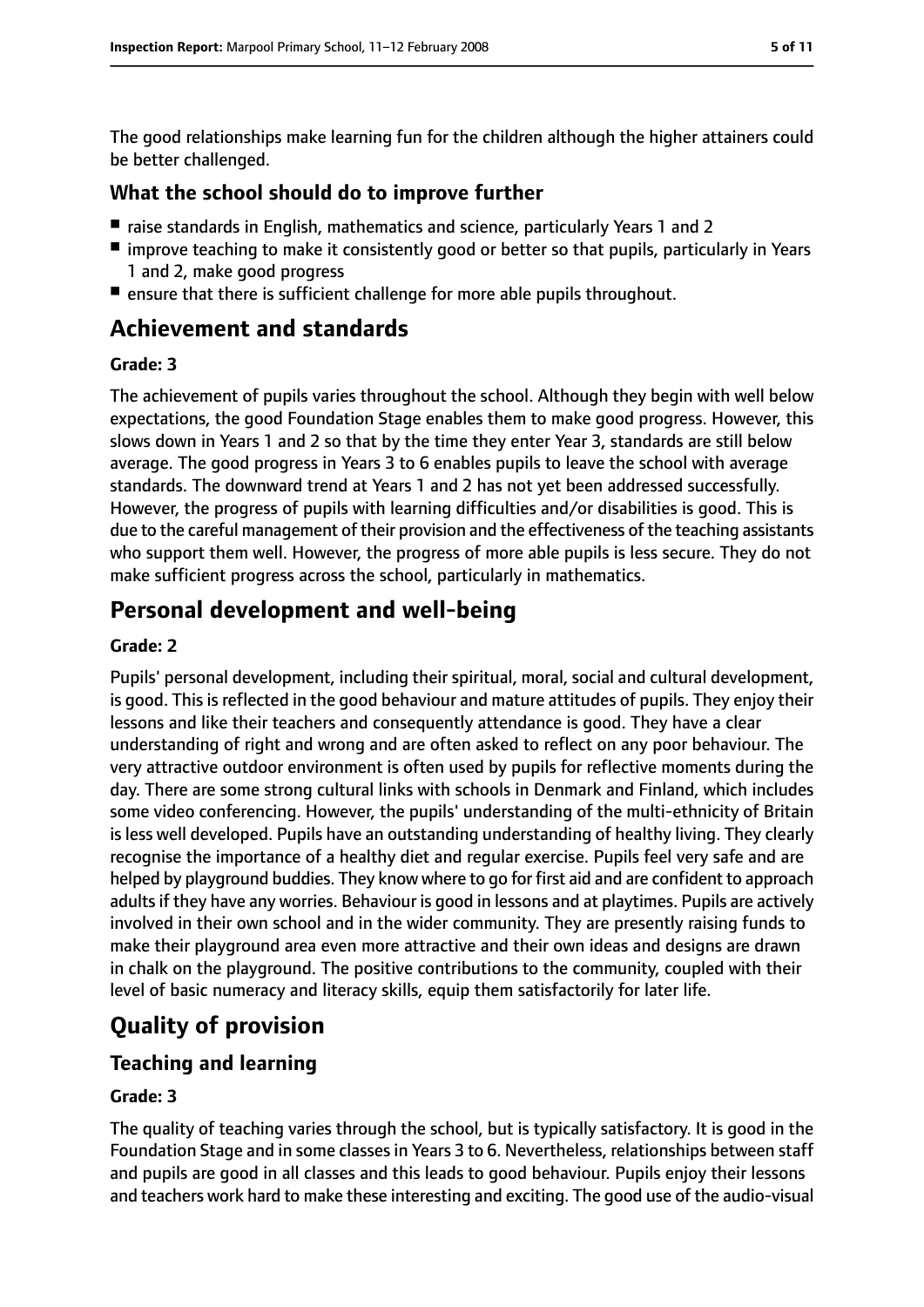interactive whiteboard supports the teaching well. However, both the formal and day-to-day assessments of pupils are not used sufficiently to plan future work. This results in lessons that do not carefully match the needs of all the pupils, particularly for the more able who are not challenged sufficiently. In discussion with pupils, many expressed the view that work 'could be harder'. There are not enough opportunities for pupils to participate in their own learning in lessons, particularly during the teaching sessions.

## **Curriculum and other activities**

#### **Grade: 2**

The great majority of pupils enjoy coming to school because the curriculum is exciting. One pupil typically commented, 'All the teachers make it fun for us all of the time'. There are theme weeks that are used well to stimulate interest and address weaknesses in achievement. For example, during a week on forces, pupils practised their evaluative skills. Both visitors to the school and school trips support the enrichment of the provision. The very good development of pupils' social and emotional skills has been recognised by the local authority who use their expertise to support other schools. The curriculum is also used to practise key literacy, numeracy and ICT skills, although there need to be more opportunities for extended writing. The school has started to provide more motivating activities, particularly for boys, such as inviting a world champion kite surfer to demonstrate power kites. There is an excellent range of extra-curricular activities to enhance the skills and knowledge of pupils and these are well attended.

## **Care, guidance and support**

#### **Grade: 3**

Care, guidance and support issatisfactory overall. Pastoral care is a strong feature. All procedures are in place to keep pupils safe and secure within school and on any visits. All adults working in the school have been rigorously checked. A 'safe to school' initiative ensures pupils arrive safely and has had an impact on improving attendance. There are good procedures for looking after pupils. Pupils with learning difficulties and/or disabilities are well supported within class and in small groups. Many initiatives to help improve their skills, such as the reading recovery scheme, ensure that this group of learners make good progress. The school recognisesthe need to involve pupils more in their own learning. Many pupils throughout the school are not familiar with their own learning targets and this hampers their progress. Marking of pupils' work is inconsistent. Although there are many positive comments to encourage pupils, they do not provide enough guidance about what they need to do to improve their work.

# **Leadership and management**

#### **Grade: 3**

Due to recent changes in key staffing, the significantly reduced senior leadership team are effectively leading the school through this transitory period. They are well supported by the governing body. Together, they know and understand the strengths of the school, making use of the school's self-evaluation information. They are beginning to remedy weaknesses in most areas. They are proactive in seeking support from outside agencies in helping improvement. The senior leaders collect information about pupils' progress but it is not yet analysed sufficiently to support development or guide improvements to the quality of teaching. These hamper the progress pupils make. Parents are very supportive of the school and recognise the dedication of all who work there. There have already been improvements such as the raising of attendance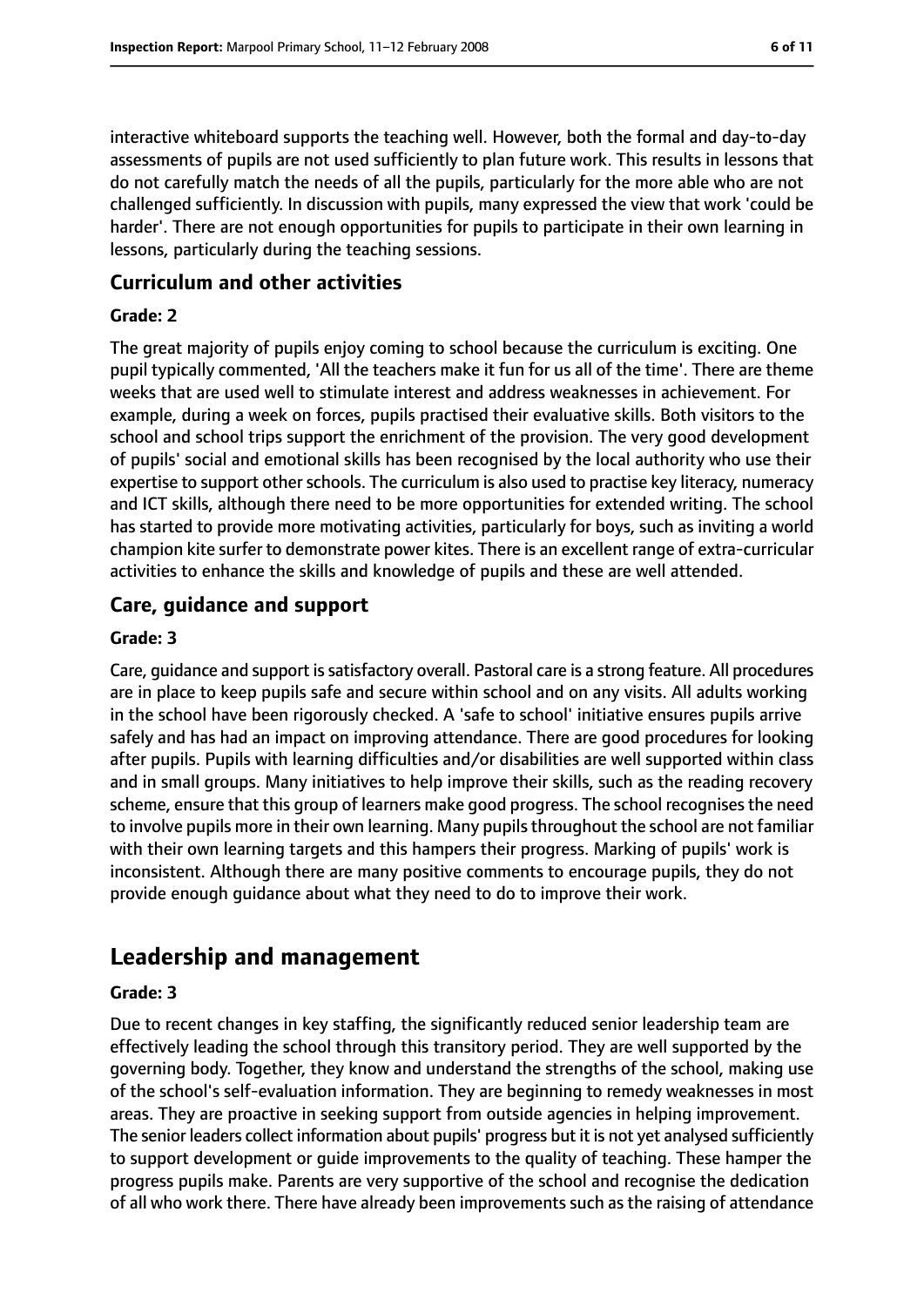levels and the continued developments both in the care of pupils and in the curriculum. These demonstrate that the leadership and management do have a satisfactory capacity to improve.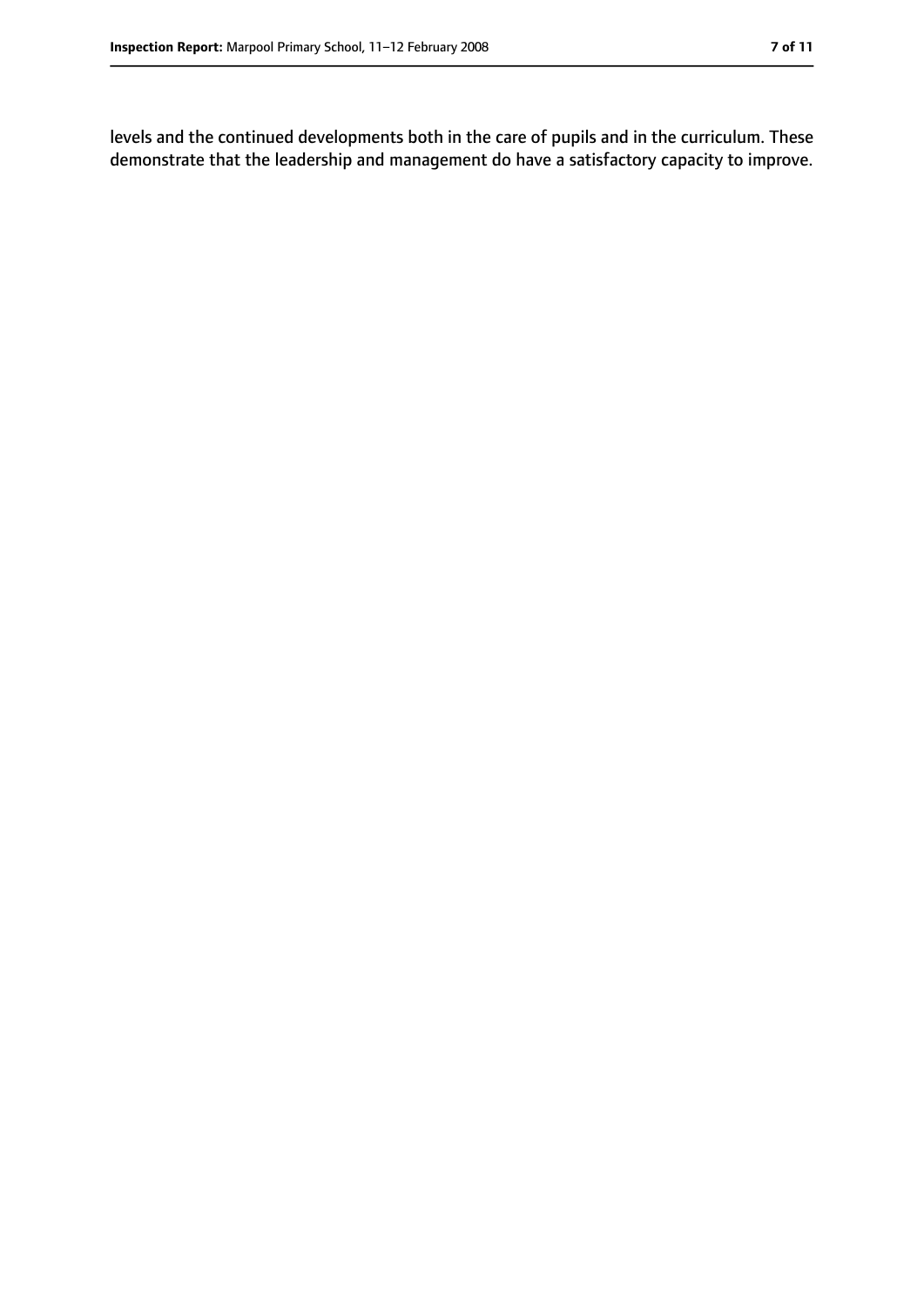**Any complaints about the inspection or the report should be made following the procedures set out in the guidance 'Complaints about school inspection', which is available from Ofsted's website: www.ofsted.gov.uk.**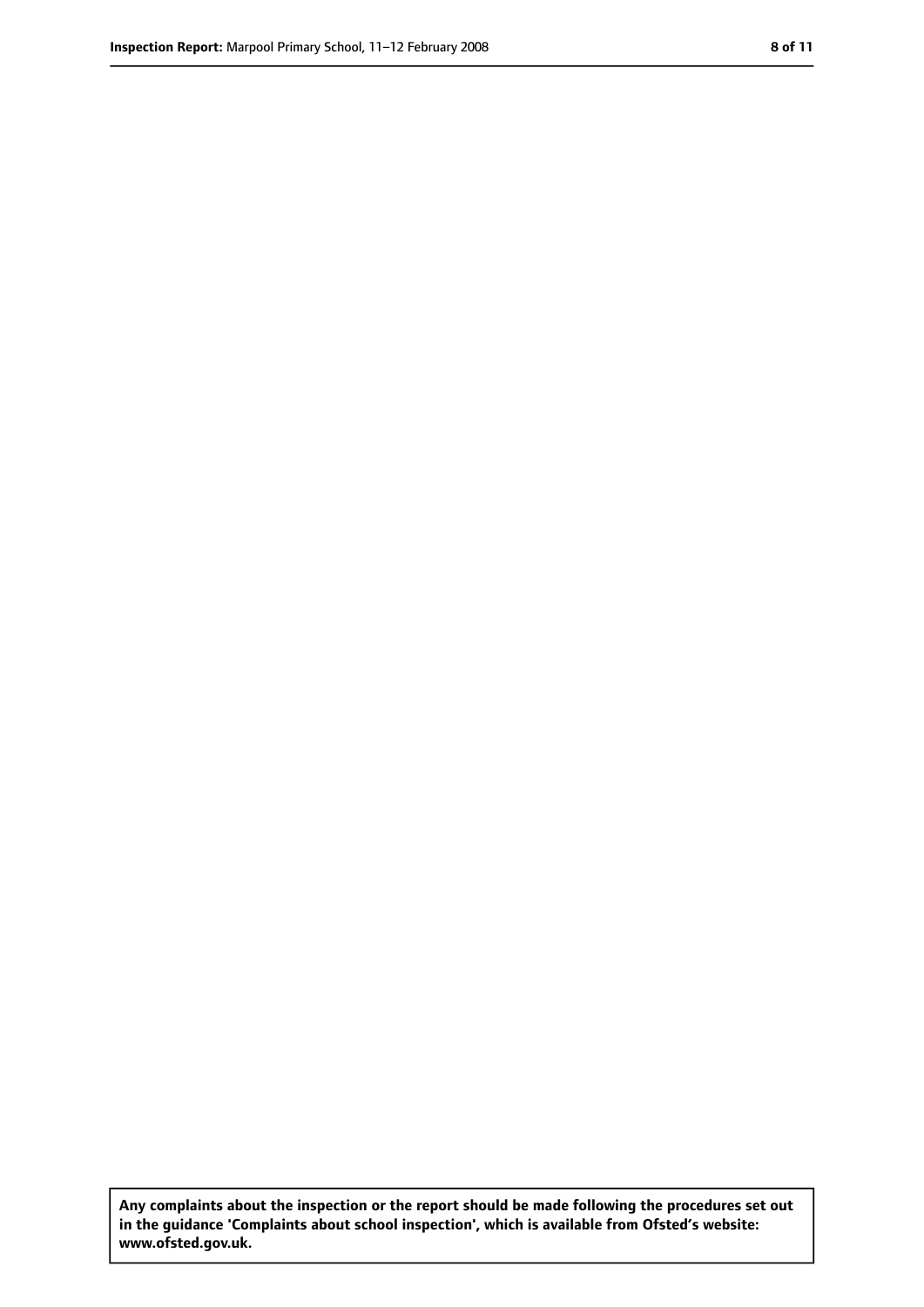#### **Annex A**

# **Inspection judgements**

| $^{\backprime}$ Key to judgements: grade 1 is outstanding, grade 2 good, grade 3 satisfactory, and | <b>School</b>  |
|----------------------------------------------------------------------------------------------------|----------------|
| arade 4 inadequate                                                                                 | <b>Overall</b> |

## **Overall effectiveness**

| How effective, efficient and inclusive is the provision of education, integrated<br>care and any extended services in meeting the needs of learners? |     |
|------------------------------------------------------------------------------------------------------------------------------------------------------|-----|
| Effective steps have been taken to promote improvement since the last<br>inspection                                                                  | Yes |
| How well does the school work in partnership with others to promote learners'<br>well-being?                                                         |     |
| The effectiveness of the Foundation Stage                                                                                                            |     |
| The capacity to make any necessary improvements                                                                                                      |     |

## **Achievement and standards**

| How well do learners achieve?                                                                               |  |
|-------------------------------------------------------------------------------------------------------------|--|
| The standards <sup>1</sup> reached by learners                                                              |  |
| How well learners make progress, taking account of any significant variations between<br>groups of learners |  |
| How well learners with learning difficulties and disabilities make progress                                 |  |

## **Personal development and well-being**

| How good is the overall personal development and well-being of the<br>learners?                                  |  |
|------------------------------------------------------------------------------------------------------------------|--|
| The extent of learners' spiritual, moral, social and cultural development                                        |  |
| The extent to which learners adopt healthy lifestyles                                                            |  |
| The extent to which learners adopt safe practices                                                                |  |
| How well learners enjoy their education                                                                          |  |
| The attendance of learners                                                                                       |  |
| The behaviour of learners                                                                                        |  |
| The extent to which learners make a positive contribution to the community                                       |  |
| How well learners develop workplace and other skills that will contribute to<br>their future economic well-being |  |

## **The quality of provision**

| How effective are teaching and learning in meeting the full range of the<br>learners' needs?          |  |
|-------------------------------------------------------------------------------------------------------|--|
| How well do the curriculum and other activities meet the range of needs<br>and interests of learners? |  |
| How well are learners cared for, guided and supported?                                                |  |

 $^1$  Grade 1 - Exceptionally and consistently high; Grade 2 - Generally above average with none significantly below average; Grade 3 - Broadly average to below average; Grade 4 - Exceptionally low.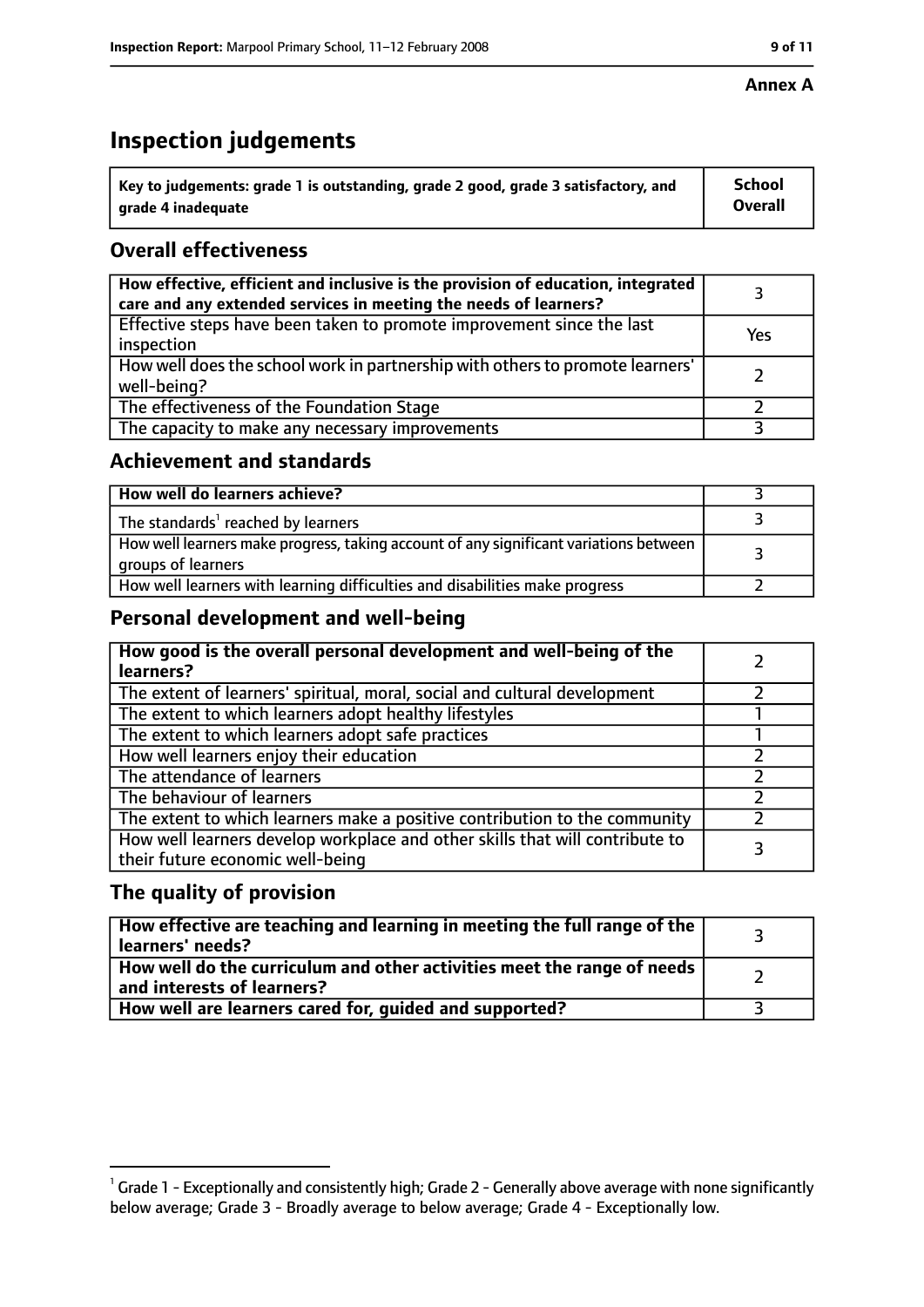# **Leadership and management**

| How effective are leadership and management in raising achievement<br>and supporting all learners?                                              | 3         |
|-------------------------------------------------------------------------------------------------------------------------------------------------|-----------|
| How effectively leaders and managers at all levels set clear direction leading<br>to improvement and promote high quality of care and education |           |
| How effectively leaders and managers use challenging targets to raise standards                                                                 | 3         |
| The effectiveness of the school's self-evaluation                                                                                               | 3         |
| How well equality of opportunity is promoted and discrimination tackled so<br>that all learners achieve as well as they can                     | 3         |
| How effectively and efficiently resources, including staff, are deployed to<br>achieve value for money                                          | 3         |
| The extent to which governors and other supervisory boards discharge their<br>responsibilities                                                  |           |
| Do procedures for safequarding learners meet current government<br>requirements?                                                                | Yes       |
| Does this school require special measures?                                                                                                      | <b>No</b> |
| Does this school require a notice to improve?                                                                                                   | No        |